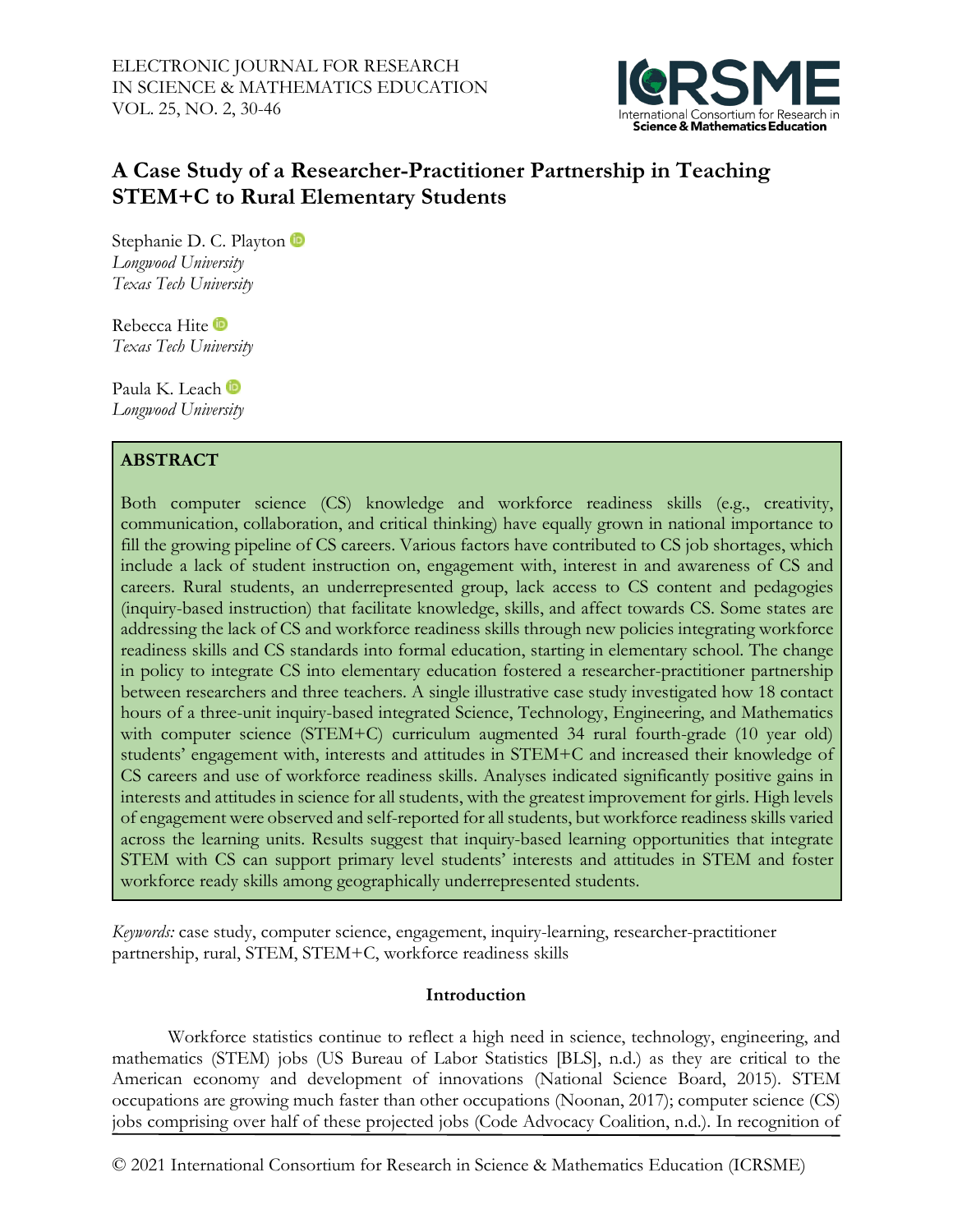the growing need for CS workers, states are passing policies to implement CS standards into the K-12 curriculum (Code Advocacy Coalition, n.d.; Sawchuk, 2017). In addition, states like Virginia (where the study took place) have coupled these policies with parameters to ensure students acquire *workforce readiness skills*, meaning their K-12 educational experiences foster communication, collaboration, critical thinking, and creative thinking. These attributes are also known as the 4Cs, which represent learning and innovation skills necessary for success in work and life in the  $21<sup>st</sup>$  century (Partnership for 21st Century Learning, 2015). The first two skills of communication and collaboration relate to proficiencies in relating information and working with peers, whereas the latter skills of critical thinking and creativity describe the sophisticated thinking needed to address emergent issues and global problems (National Education Association [NEA], 2012). Other research has used the 4C paradigm in relationship to workforce readiness in adolescent literacy (Ehren & Murza, 2010), therefore, STEM subjects are a logical place for CS integration and to engage students in utilizing and practicing workforce ready skills (DeJarnette, 2012).

A 2018 report on the *State of Computer Science Education* by the Computer Science Teacher Association (CSTA) and Code.org Advocacy Coalition, stated that adoption of K-12 CS standards requires all schools to offer CS guided by policies to increase access to CS (e.g. by allowing CS to count towards core graduation requirements). In order for schools to have CS in secondary spaces, primary schools must begin integrating CS into their curricula. Schools and educators are preparing for CS policy implementations, especially in the elementary schools, where it is expected to be integrated into the current STEM curriculum, despite STEM having the least amount of instructional time (DeJarnette, 2012). Even though these policies are in place, it does not mean they will be fully supported, especially in rural areas that have less access to resources needed to teach the current curriculum (Johnson & Strange, 2007; Monk, 2007).

Since STEM learning is a broad area that embodies many subject areas and teaching and learning strategies vary (Lamb et al., 2015), it is important for the authors of the study to explicitly state the definition of STEM education in Virginia which entails 'authentic learning experiences for all students with an interdisciplinary and applied approach where all fields connect in complex relationships' (VDOE, 2017, para. 1). Lamb et al. (2015, p. 411) has suggested that this view of STEM can provide elementary teachers an opportunity to integrate more cross-curriculum learning approaches to the subject areas they are already responsible for teaching that "requires less specialization and more ability to see across areas of interaction and the resultant complexity within the STEM disciplines." However, for STEM and CS education (referred herein as *STEM+C*) to become an ordinary part of elementary instruction, teachers need support to implement curriculum that is engaging, inquiry-based, and STEM integrated within classrooms (DeJarnette, 2012). Therefore, the purpose of this research was to explore how an inquiry-based integrated STEM+C curriculum, developed within a researcher-practitioner partnership, augmented rural fourth-grade (10 years old) students' engagement with, interests and attitudes in STEM+C, as well as increased their knowledge of CS careers and use of workforce readiness skills. To establish the needs and gaps that this study addresses, we review literature on researcher-practitioner partnerships, elements of enhancing elementary students' engagement, interests, and attitudes towards STEM+C, and the improvements to workforce readiness (skills) that inquiry-based STEM+C experiences provide to primary-level learners. This review of the literature provides an understanding as to how collaborative partnerships, and the interventions they design, are actively improving American STEM education.

#### **Researcher-Practitioner Partnerships**

An approach to connect education theory to classroom practice is through higher education institution partnerships between researchers and teachers, co-designing STEM lessons (DeJarnette, 2012). Researcher-practitioner partnerships (RPPs) commit to solve practical problems, such as new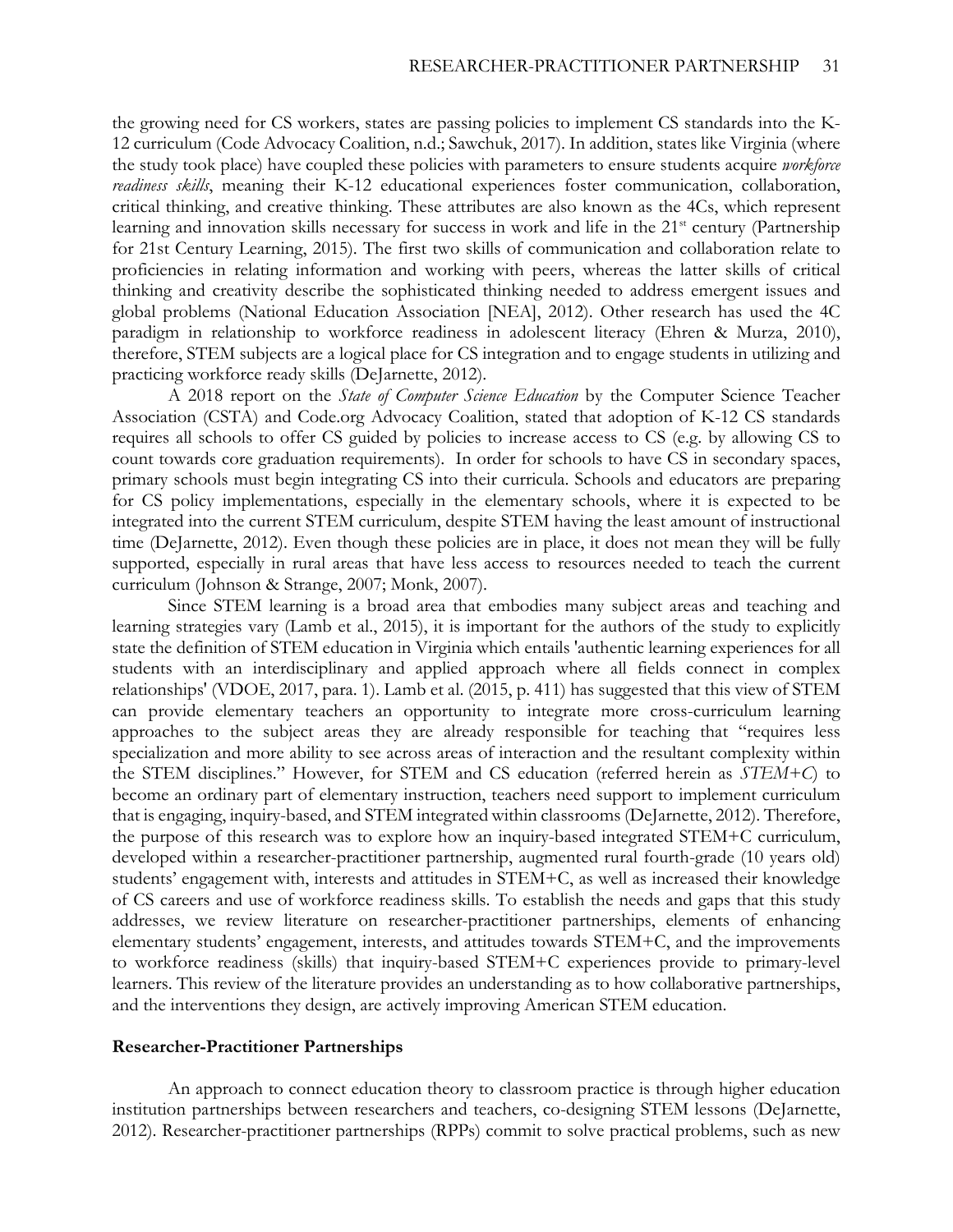instructional content, through collaboration (LeMahieu et al., 2017). Involving and supporting classroom teachers in developing new curriculum has been incredibly successful (Webb et al., 2017); and allows for avenues for research that is more useful to practitioners (Baker, 2003). Hence, the RPP was a useful avenue for conducting research on co-created classroom intervention, like integrated STEM+C learning through an elementary curriculum.

# **Student Engagement, Interest, and Attitudes**

In tandem with employing best practices, the curriculum should be engaging for students (Ainley, 2012; The New Teacher Project [TNTP], 2018). Engagement is acknowledged as a construct difficult to both define and measure (Christenson et al., 2012), therefore, in the context of this study, engagement is defined as the degree at which a student positively or negatively attends to, or shows an interest in the completion and involvement in a specific classroom activity through constructs of behaviour, affects/emotion, and cognition. Hence, engagement is an important attribute for improving student learning (Trowler, 2010), especially when related to academic achievement from elementary school learning experiences (Ainley, 2012; TNTP, 2018). Therefore, content such as STEM+C activities, must contain specific strategies to foster engagement for elementary students such to kindle their interests in CS and STEM.

The nature of the empirical relationship between engagement and interest (Lam et al., 2012) is considered as interrelated, given that interest is often a trigger to engagement (Ainley, 2012). Interest, in this study, is defined as a motivational variable to foster desire for learning (Frenzel et al., 2010). The connection between interest and motivation is significant as research from Osborne et al. stated that "motivation offers important pointers to the kind of classroom environment and activities that might raise pupils' interest in studying school science" (2003, p. 1049). Further, these authors relate the importance of interest to fostering positive *attitudes* for science, a vital component of science education. Attitudes are an overall evaluation of stimulus objects that are influenced by affective, cognitive and behavioural information (Haddock & Maio, 2004). Ensuring that STEM+C learning experiences are interesting and engaging to students can lead to positive attitudes towards STEM (Christensen et al., 2015), even for the youngest of learners (like pre-school, see Leibham et al., 2013). In turn, early and rich STEM+C experiences may help mitigate known declines in STEM interest in middle and high school (George, 2000; Sadler et al., 2012) when students begin establishing their career beliefs in middle school (Kier et al., 2014; Skamp, 2007). Hence, developing even a nascent awareness of STEM careers is vital for student in the primary grades (Dorph et al., 2017).

Current studies suggest that if we provide students with access to STEM as early as elementary school, it not only increases their interest in pursuing STEM careers (Ball et al., 2017; littleBits, 2018; Tran, 2018), but also reduces inequalities in access and opportunities to learn STEM and develop workforce readiness skills, like problem-solving and communication (Sarama et al., 2018; Tran, 2018). As CS has an inherent technological component, it may play a unique role in engaging elementary students in STEM learning (Kurz et al., 2015) by increasing students' interests in STEM by connecting it to a curricular context (Lam et al., 2012; Li et al., 2010; littleBits, 2018). Further, STEM-based elementary interventions that employ technology can increase interests and attitudes in STEM while supporting workforce readiness skills if coupled with strong pedagogies like inquiry-based learning (Eccles & Wang, 2012; Lam et al., 2012; Li et al., 2010).

## **Inquiry-based Learning for Workforce Readiness Skills and Student Engagement**

Inquiry-based pedagogies can also support student engagement (DeJarnette, 2012; Finn & Zimmer, 2012; Trowler, 2010) and is often implemented through group work where workforce readiness skills like collaboration and communication skills are emphasized (Tran, 2018); however,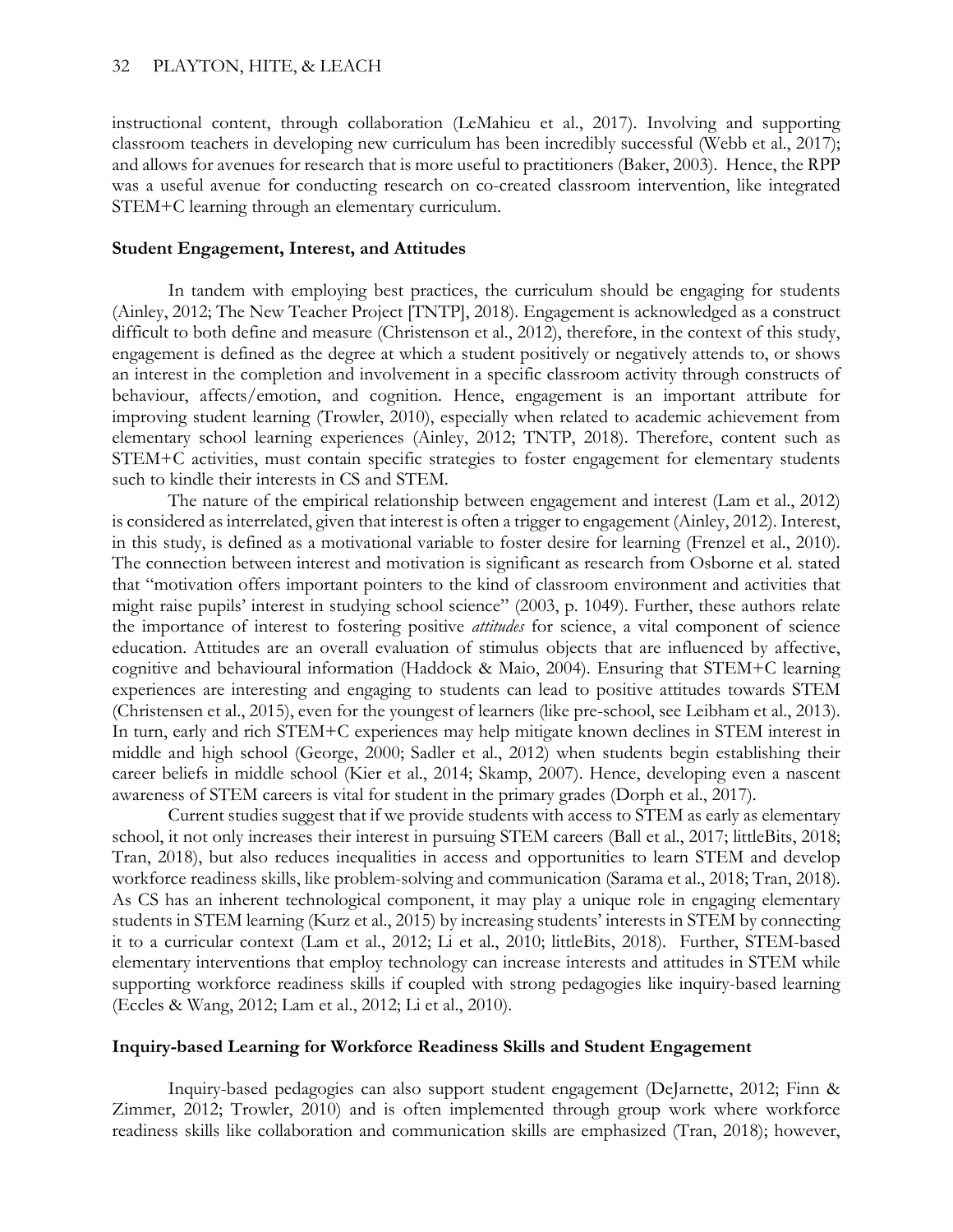there is still a lack of frameworks that guide best practices for implementing STEM programs, even those implemented at the secondary level (Heil et al., 2013). Simply exposing students to one-day events in STEM has not provided positive results in effectively increasing positive perceptions and interest in STEM careers in the primary years (Kurz et al., 2015). However, providing integrative approaches for classroom-based STEM activities has shown significant increases in attitudes (Toma & Greca, 2017; Tran, 2018) and interest (Lamb et al., 2015), suggesting that a curriculum developed through an RPP that focuses on engaging, inquiry-based integrated STEM+C curriculum would be beneficial to primary level learners.

## **Importance of RPP in Enhancing American STEM Education**

The National Science Foundation (2017) has recently shifted more funding to elementary STEM learning, providing greater opportunities for researching elementary STEM+C learning experiences. As a result, the growing literature on STEM+C began with research on the efficacy of short-term interventions like one-day events (Kurz et al., 2015) and classroom lessons (Ball et al., 2017), to longer-term interventions including entire learning units (Lamb et al., 2015; Li et al., 2010; Toma & Greca, 2017; Tran, 2018). Kurz et al. (2015) has suggested that STEM+C interventions have fallen short of connecting content relevancy to students and lack in use of inquiry-based learning methods. These criticisms are well taken as connecting content learning to STEM careers can provide a valuable context to learning experiences (Li et al., 2010) and technology can increase interest (Kurz et al., 2015) and mitigate geographic disparities.

While policy demands make their way into classrooms to drive instructional changes, many educational institutes will struggle especially in those that lack resources (i.e., rural schools). Rural schools often lack the expertise of content area specialists dedicated to integrate concepts effectively, as well as the expertise of someone with integrating CS and general resources (Johnson & Strange, 2007; Monk, 2007). Interventions often model those that would be difficult for rural schools to replicate, as they are often hours away from experts that are generally located in the urban and suburban areas (Kurz et al., 2015), but connecting students with professionals in the STEM and specifically CS fields is important (Li et al., 2010). Rural areas need to capitalize on technologies, such as video conferencing, to provide diverse exposures to STEM+C careers.

Models of research describe interventions that include more long-term exposures to STEM+C, but still show the need for teacher support (Guzey et al., 2016; Toma & Greca, 2017; Tran, 2018). Other models have shown that learning experiences in STEM can gain momentum in changing students' interests (Lamb et al., 2015); however, teachers need support in providing more hands-on, inquiry-based activities in mathematics and science (DeJarnette, 2012). Educators are also challenged with a lack of resources in general (Guzey et al., 2016; Kotok & Kryst, 2017; Li et al., 2010), suggesting rural, underrepresented students will fall further behind in educational experiences (Biriescu & Babaita, 2014) as STEM+C initiatives challenge educators responsible for these large populations of students (Sawchuk, 2017).

## **Purpose of Study**

The purpose of this study was to examine how an integrated STEM+C curriculum for a primary-level audience influenced students' interests and attitudes in STEM, enhanced their knowledge of STEM careers, engagement and use of workforce readiness skills. A year-long (i.e., 18 contact hours) series of classroom-based interventions employed three central activities that emphasized use of workforce readiness skills to accomplish CS-related tasks (i.e., design/test a moving object, create sculptures with circuitry, and develop an ecosystem video game) with 34 rural fourth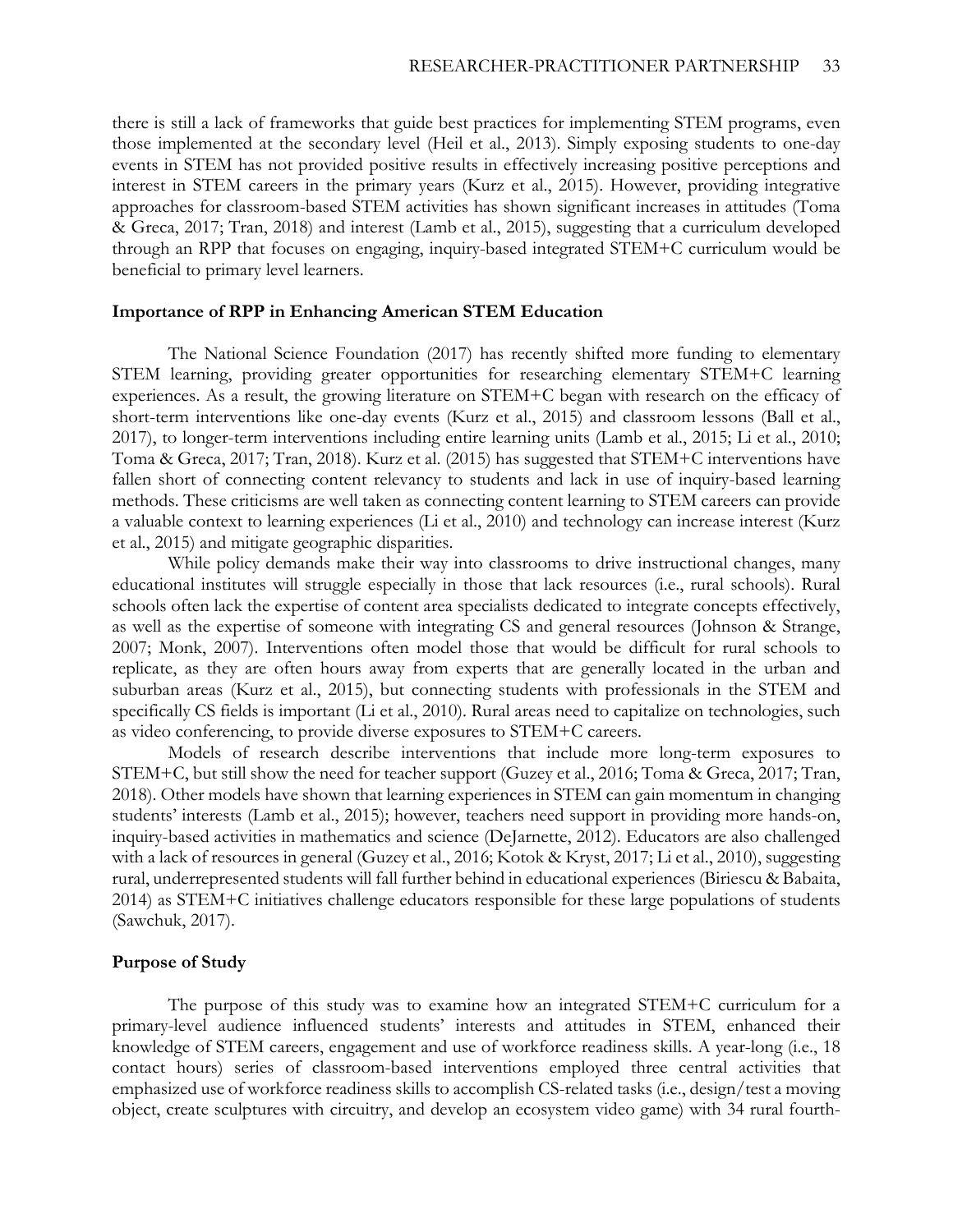grade students that were approximately 10 years of age. The questions and sub-questions that guided the research were:

- 1) How does participation in integrated STEM+C learning experiences change students':
	- a. Interest and attitudes towards STEM+C?
	- b. Interest in future STEM+C careers?
- 2) What was the observed levels of engagement and workforce readiness skills among students during inquiry-based learning experiences in integrated STEM+C lessons?

# **Methodology**

The RPP was initially precipitated by requests from two teachers from a rural school who expressed concerns in new policies mandating the teaching of STEM+C. Researchers met with teachers, observed their classrooms, and provided feedback such to develop an 18-contact hour, 3 unit intervention for integrated learning experiences through inquiry-based pedagogies with a focus on STEM+C objectives. Therefore, a single illustrative case study design was selected since the unit of analysis (students) comprised of aggregate classrooms, who engaged with 3 separate units (activities) related to both the intervention (STEM+C) and constructs of interest (interest, attitudes towards STEM+C and related careers as well as engagement and use of workforce readiness skills). Multiple sources of evidence (surveys, self-reports, focus groups, observations) over a prolonged duration of time were collected for robustness (Yin, 2018). Figure 1 describes the triangulation across data sources, both qualitative and quantitative for case analysis.

# **Figure 1**

*Research Questions Aligned with Triangulated Data Sources*

**RO1:** How does participation in integrated STEM+C learning experiences change students':

- Interest and attitudes towards STEM+C?
- Interest in future STEM+C careers?

RQ2: What was the observed levels of engagement and workforce readiness skills among students during inquiry-based learning experiences in integrated STEM+C lessons?

# **SOURCES OF TRIANGULATION**

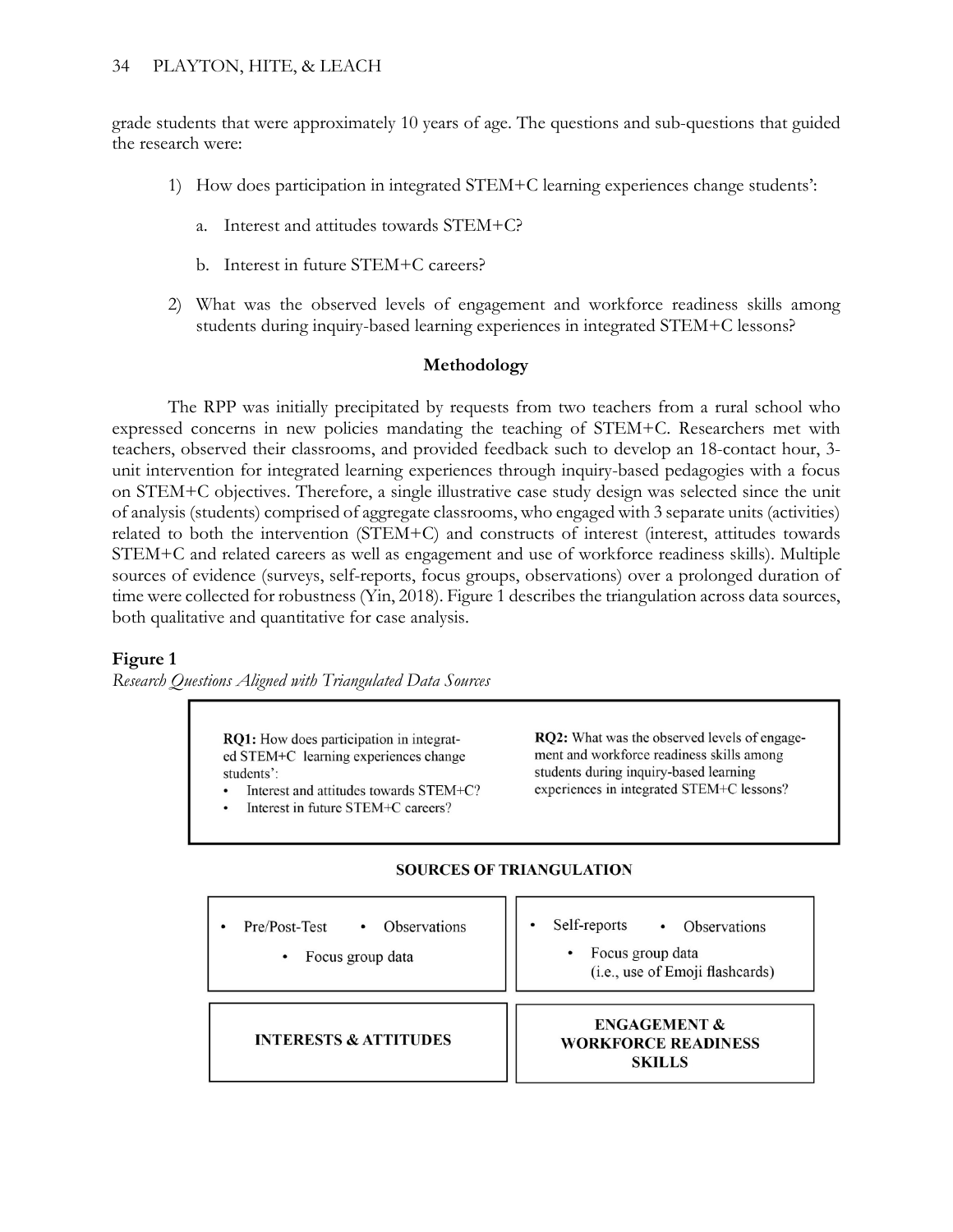Thirty-four fourth graders from one rural elementary school in Central Virginia participated in the case study. The school reported that 54% of their student population for the 2017-2018 school year qualified for free and reduced lunch, indicating a majority of the school's population to be that of low socioeconomic status (SES). Students of low-SES tend to be represented less in STEM pathways (Barzanji, 2013; Niu, 2017; Xie et al., 2016), suggesting a viable sample. Therefore, the classroom intervention created and implemented within the RPP sought to facilitate engaged learning and cultivate positive interests and attitudes towards STEM+C by having under-represented fourth graders utilize workforce readiness (4Cs) skills. Data collection occurred over the course of four, smallgroup lessons. The lessons were part of larger learning units that included objectives for moving objects, electricity, and animal ecosystems (i.e., Data collection I, II, IIIa, and IIIb), respectively.

The first data collection occurred when students used probeware to measure friction while pushing or pulling an object designed to assist an animal to cross a busy road. As part of the process, students had to program a small robot to autonomously enter and exit the device they created. The second data collection took place during an electricity unit where students were challenged in pairs to use conductive and non-conductive playdough to create a sculpture that powered lights. Next, students had to use science terminology to verbally explain how they created their sculptures, then sequence the process of recreating their sculpture through a 'how to guide' so others could replicate. The last two data collections took place over the course of an ecosystem unit that occurred in two portions (hence data collection IIIa and IIIb) spanning over three weeks. Students were challenged to research an animal of their team's choice to be the main character of a video game they would develop. Later, students designed their game by using a combination of manipulatives and mobile devices to create the components of their animal's ecosystem (e.g., predator and prey relationships, biotic and abiotic factors).

### **Measurement Tools**

Participants from all three fourth-grade classrooms were surveyed pre- (beginning of the school year) and post- (end of the school year) participation in the learning experiences using the validated *Student Attitudes toward STEM (S-STEM) Survey* (FI, 2012) to evaluate changes in students' interest and attitudes towards STEM, careers, and workforce readiness skills. An adapted, digital version of the tool included a section reworded from science to computer science. Graphic cues can be helpful when collecting information from young children (Chambers & Johnston, 2002; Norman, 2012), so Emojis accompanied text for the survey's 4-point Likert scale. Related graphics were also used for STEM careers questions to scaffold completion of the survey. In order to keep consented participation transparent, all fourth-grade students participated in the survey, as well as through the additional methods of data collection.

Classroom observations were conducted using the *Engagement Observation Summary* (Activation Lab, 2016), a tool used to measure observed levels of student engagement. The observation data was used to verify information collected by additional survey and focus-group data, as it has been done in other research on engagement (Fredricks & McColskey, 2012). After each observation, students completed a self-report using the *Engagement in Science* tool (Activation Lab, 2016), which was followed by a focus group to help identify emerging themes regarding students' attitudes towards STEM+C, career interests, and workforce readiness skills. A tool to better organize the focus group data collection process was created by the researchers to facilitate the collection of data. Questioning strategies that presented themselves more 'game-based' were used during the focus group to accommodate for the younger age range. For example, Emoji signs were used to help students identify and describe their levels of affective and behavioural engagement, as well as their use of 4C skills from the activity. The data collection tool and game-like strategies provided a way to listen to what students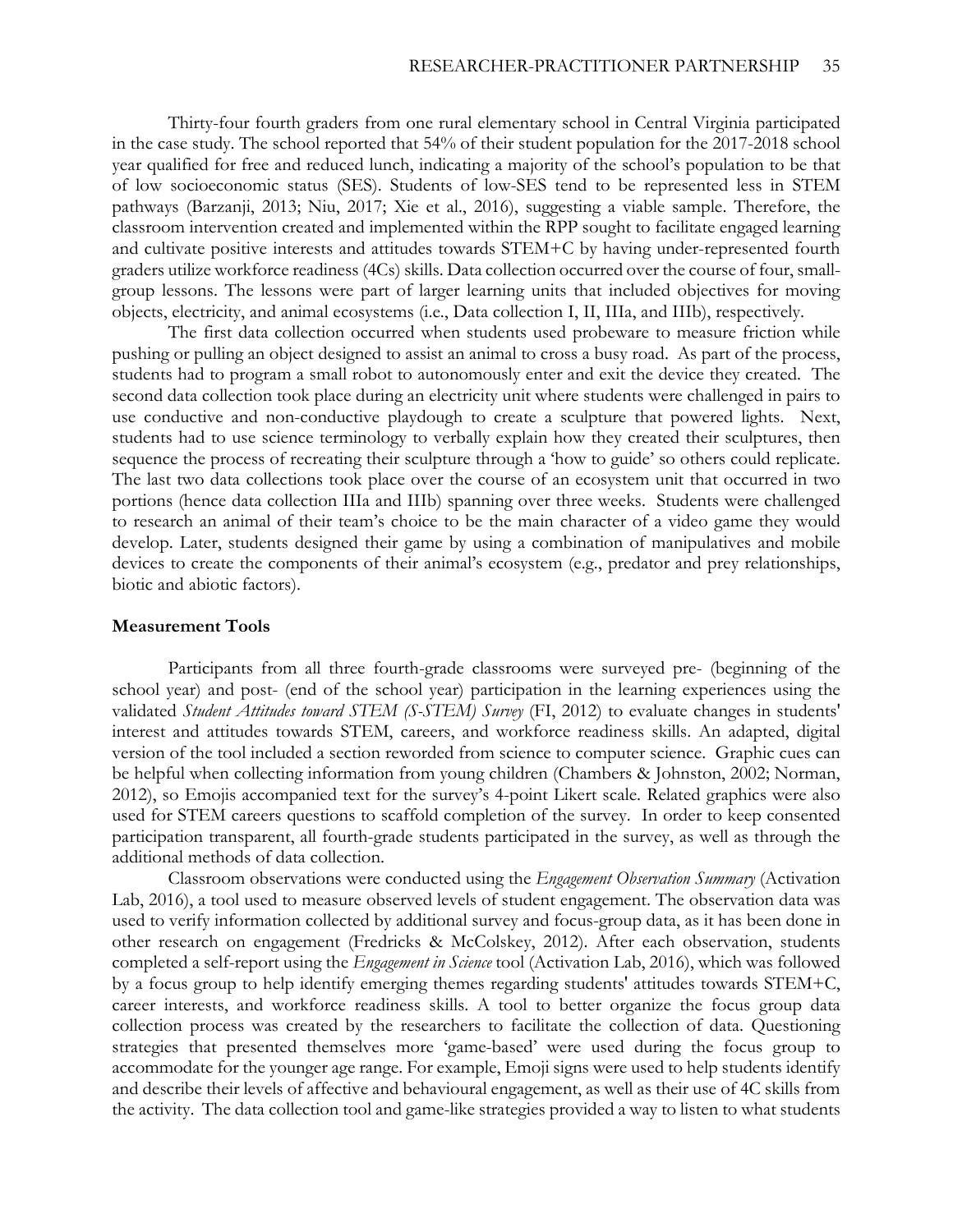had to say about their experiences and helped understand how the quality of learning experiences could affect student engagement (Dunleavy & Milton, 2009).

# Validity

Validity was strengthened by using validated instruments (i.e., S-STEM, Engagement Observations Summary, Engagement in Science self-report, and EQUIP). Prior to data collection, the Emojis used for the S-STEM Likert scale were piloted with students of the same grade level as the study's participants. The EQUIP observation tool (Marshall et al., 2009) was used to measure the overall quality and variation of inquiry-based teaching observed (per Carlone et al., 2011). While the lessons were reviewed by experts before implementation, Carlone et al. (2011) used the EQUIP tool to rate the overall quality of implementation across different classrooms with different teachers as a proactive measure**.** Since this tool was only used as a guide to validate the quality of inquiry of an implemented lesson, only the tool's rubric for instructional and curriculum factors were used to evaluate lessons in this research study. The method of using these factors of the EQUIP tool to evaluate the level of inquiry of a lesson has been used in other studies (Henderson-Rosser et al., 2017).

# Reliability

For reliability, there was transparency in the role of the observing researcher (Zohrabi, 2013), including documentation of time spent on the intervention. Utterances from the observations were used to code for the 4Cs, whereas utterances from the focus groups primarily used open codes. The triangulation of data across sources also provided a way to expose credibility to the case study findings exposing the coherent study design while maintaining the study's aim (Hyett et al., 2014). In addition, a statistical measure, Cronbach's alpha, was run to assess the internal consistency of the sets of scale and test items (Field, 2013) for both the S-STEM and the Engagement in Science self-report. The S-STEM reported high internal consistency (i.e., above 0.7) for all sets of test items. The Engagement in Science is self-report instrument, validated for overall engagement across three constructs with two sub-factors of the scale including an affective and combined cognitive/behavioral construct of engagement. However, Cronbach's alpha suggested that only the overall and affective test items had a high reliability (greater than 0.7), whereas the combined cognitive and behaviour constructs was low (i.e. 0.53) in the study administration and thusly removed from the final analysis.

## Trustworthiness

To ensure trustworthiness, steps were taken to enhance qualitative data collection, analysis and interpretation. Researchers have criticized the reliability of using observation tools to measure engagement due to a lack of experience (Fredricks & McColskey, 2012), so five hours was dedicated to piloting the Engagement Observation Summary prior to the start of data collection. The observer found using field notes during observations was a more reliable method then recording directly on the protocol; such an adoption was suggested by the developers (Activation Lab, 2018). Further, this method provided an opportunity to neatly rerecord the field notes for the additional use in using the tool's coding procedure to quantify observed levels of engagement (i.e., overall, cognitive, affective/behavioural).

To ensure reliable coding, data collection I was first double coded by two researchers, mutually agreeing upon the NEA's (2012) definition of 4C constructs. Open codes were combined for similar meanings and the remaining data were analysed by the same two researchers. To measure intercoder reliability, percent agreement was calculated between coders on all four data collections. Percent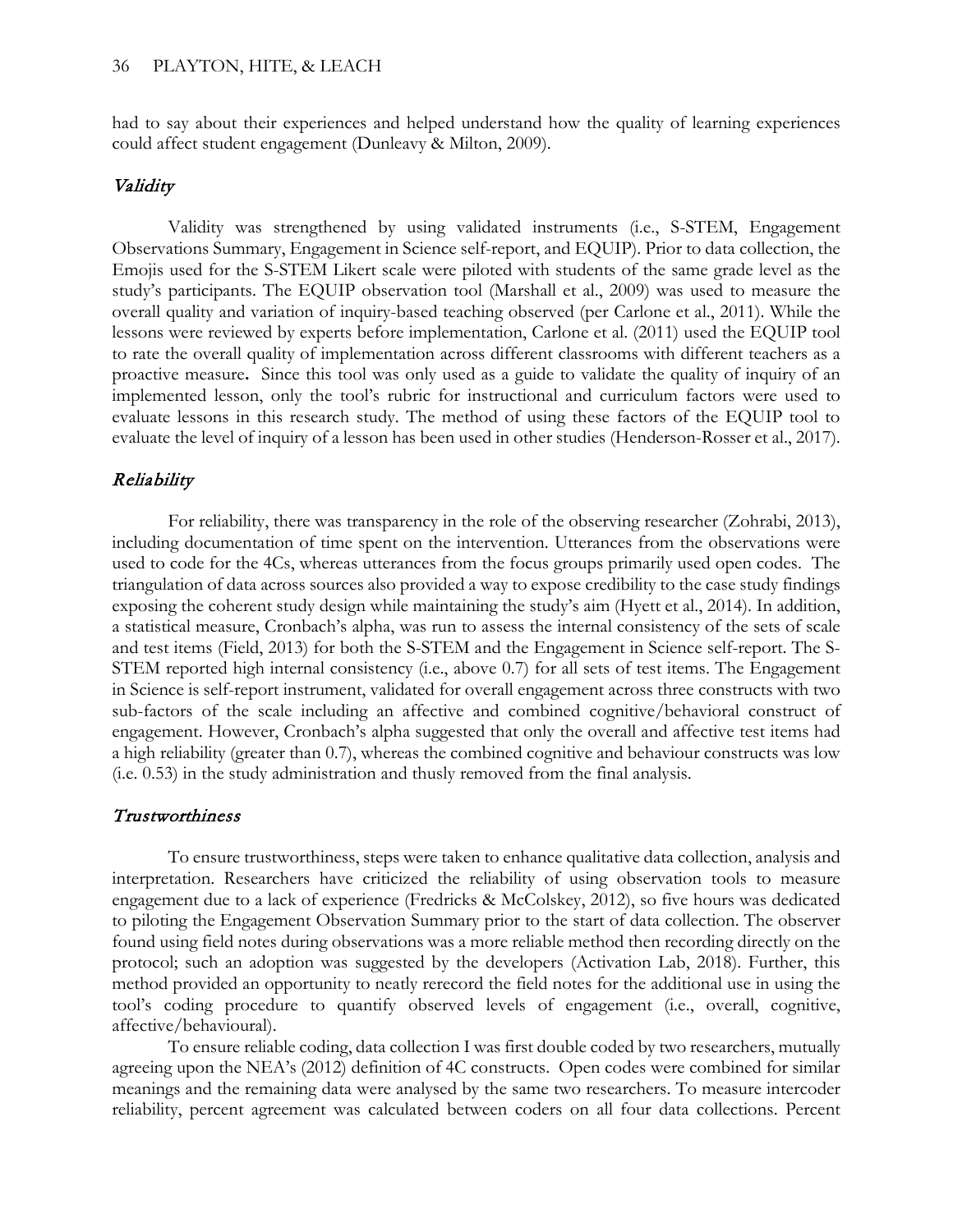agreement was 85%, 82%, 77%, and 80% respectively. A third researcher reconciled disagreements between coders one and two for each of the 4C constructs.

#### **Limitations**

Given the tailored nature of the intervention in the RPP collaboration, external validity is a limitation as different results may arise from use of the intervention in a different geographic setting with different students (Zohrabi, 2013). However, use of theory and best practices helps to mitigate these factors. Additionally, one of the researchers played the lead role in implementing most of the learning experiences with the students since the teachers were building their own confidence about implementing lessons with new resources through small-group work; however, the benefits to the teachers own experiences of integrating effective and engaging STEM+C out weighs the potental for limitation. Another limitation is the dearth of data collected to fully understand students' connections to STEM careers. Meaning, students interacted with STEM experts related to their learning content, but the researchers did not make any formal observations during these experiences. Lastly, observations of workforce readiness skills were not normally distributed amongst the three interventions, and creativity was observed the least although the interventions provided a lot of choice in design outcomes. However, creativity is a construct that is known to be difficult to observe reliably (Katz-Buonincontro & Anderson, 2018; Michael & Wright, 1989), so it was likely undercounted. Also, since the protocol only observed one student at a time, only their utterances were recorded and coded, possibly limiting the interpretation of the interactions with peers to the researchers coding that were not physically present during the activities. We acknowledge the common limitations (i.e., generalizability, reproducibility, and research bias) of case study research (Yin, 2018), however, the use of extant theory and validated protocols, coupled with the rich information the case study yielded suggests findings warrant a valuable contribution to the field of teaching STEM+C among geographically underrepresented (rural) elementary aged students.

#### **Results**

Analyses were conducted on data collected (approximately 10 hours per class) from each of the four sessions that modelled integrated STEM+C learning experiences that included 21 observations, 12 classroom sets of self-reports, and 11 focus groups. In addition, data was used from the pre- and post- S-STEM survey from 32 consented participants, as two students had only completed the pre-test and so it was not used in the final analysis. Quantitative S-STEM analyses were conducted per the author (Friday Institute for Educational Innovation [FI], 2012), employing t-tests for construct level (interval) data, Wilcoxon signed-rank tests for item-level (ordinal) data, and chisquare analyses for comparisons with categorial data collected. Qualitative analyses of workforce readiness skills in collaboration, critical thinking, communication, and creativity (i.e., the 4Cs) were based on the NEA (2012), *Preparing 21st Century Students for a Global Society: An Educator's Guide to the 'Four Cs'*, as *a priori* codes since they provide vetted and comprehensive definitions of each of these constructs, which have been used in other research on STEM education (Hite & McIntosh, 2020). The coding process produced frequencies of the 4Cs which were counted from activity observations. Frequency counts were documented during the focus groups, when the students were asked if they had interest in any of the twelve STEM careers presented to them graphically. (These same graphics were used to scaffold learning for the S-STEM instrument.) Since the focus groups generally had three to five consented students at a time, the sample providing frequency data was not large enough but often yielded documented feedback from students. Frequency counts did help record verbal reports from students for affective and behavioural constructs of engagement, used only for triangulating data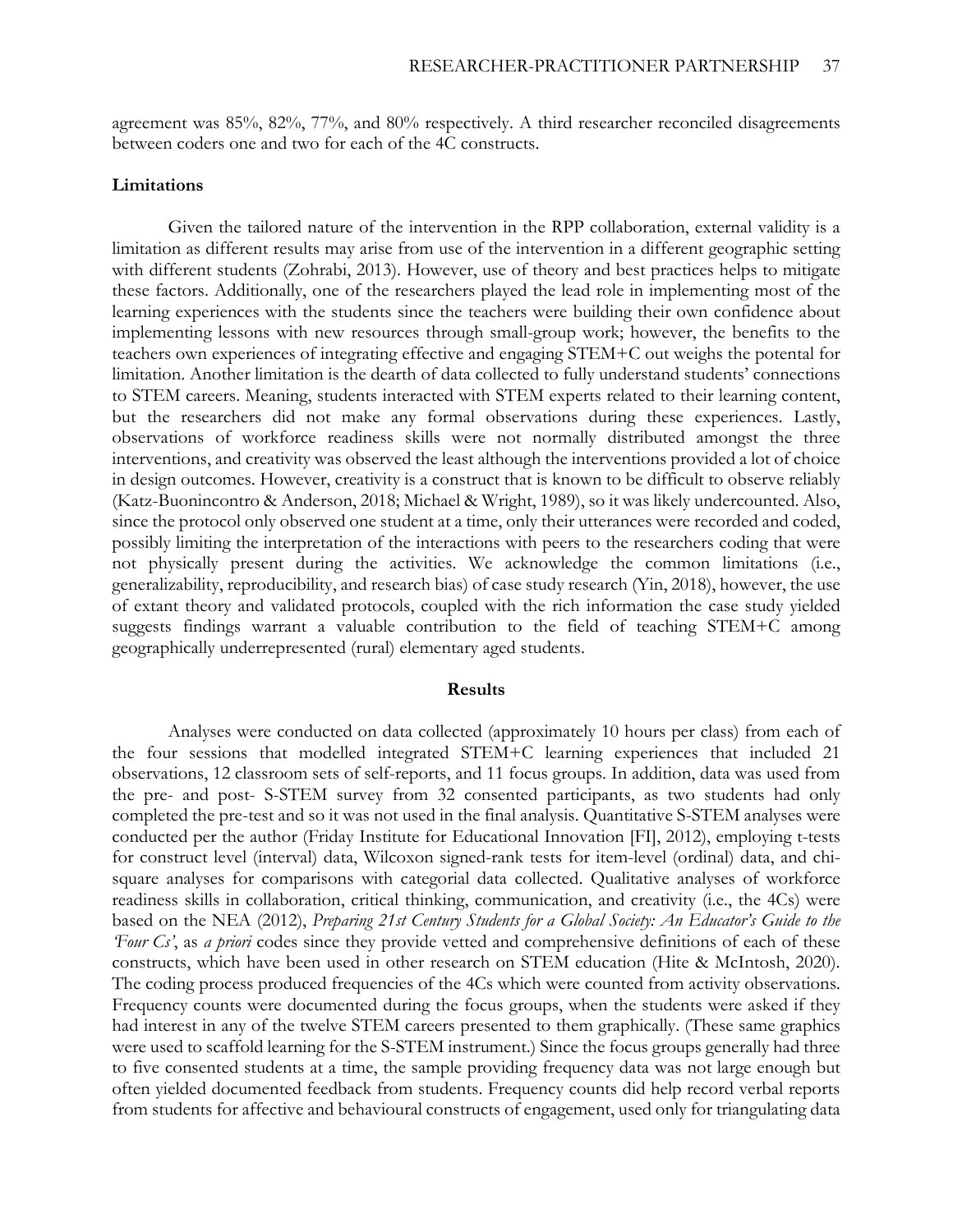from students' self-reports, that also suggested students' high levels of engagement affirmed by the observational data.

### **Quantitative Results**

Descriptive statistics was first used to analyse the pre- and post-test data for attitudes by subject area constructs of the S-STEM survey and parsed by gender (Table 1). Next, a paired t-test was used to examine STEM attitudes by subject area constructs (i.e., aggregated, numeric data) between survey administrations finding a significant positive increase in females' attitudes from pre-  $(M = 3.97, SD = 0.38)$  to post-test  $(M = 4.35, SD = 0.30)$  in mathematics and pre-  $(M = 3.57, SD = 0.30)$ 0.35) and post-test ( $M = 4.05$ ,  $SD = 0.30$ ) attitudes in science. When the data from males and females were bounded, science attitudes from pre-  $(M = 3.49, SD = 0.42)$  to post-test  $(M = 3.94, SD = 0.32)$ evidenced a significant increase.

#### **Table 1**

| Attitudes by Construct Averages Between S-STEM Survey Administrations |  |  |
|-----------------------------------------------------------------------|--|--|
|                                                                       |  |  |

| Construct                | Number   | Pre-Administration |                   |          | Post-Administration |                   |          |  |
|--------------------------|----------|--------------------|-------------------|----------|---------------------|-------------------|----------|--|
|                          | of Items |                    | of S-STEM Average |          |                     | of S-STEM Average |          |  |
| Attitudes about:         |          | Total              | Females           | Males    | Total               | Females           | Males    |  |
|                          |          | $(N=32)$           | $(N=19)$          | $(N=13)$ | $(N=32)$            | $(N=19)$          | $(N=13)$ |  |
| Science                  | 9        | 3.49               | 3.57              | 3.37     | 3.94                | 4.05              | 3.77     |  |
| Mathematics              | 8        | 4.10               | 3.97              | 4.29     | 4.40                | 4.35              | 4.47     |  |
| Computer                 | 9        | 3.34               | 3.32              | 3.38     | 3.68                | 3.75              | 3.57     |  |
| Science                  |          |                    |                   |          |                     |                   |          |  |
| Technology and           | 9        | 3.99               | 3.92              | 4.09     | 4.11                | 4.09              | 4.13     |  |
| Engineering              |          |                    |                   |          |                     |                   |          |  |
| 21 <sup>st</sup> Century | 11       | 4.35               | 4.53              | 4.09     | 4.39                | 4.54              | 4.18     |  |
| Learning                 |          |                    |                   |          |                     |                   |          |  |

*Note.* Responses based on a 5-point Likert scale, Strongly Agree (5) to Strongly Disagree (1).

The Wilcoxon signed-rank test was employed to compare pre- and post-test data, at the itemlevel (i.e., ordinal, Likert data), from the S-STEM survey. Four question items showed positive significance including choosing a career in science from pre- (Mdn =  $3.00$ ) to post-test (Mdn =  $3.00$ ),  $T = 176$ ,  $p = .031$ ,  $r = 0.38$ , knowing science will help earn money when they are older pre- (Mdn = 3.00) to post-test (Mdn = 4.00),  $T = 202$ ,  $p = .013$ ,  $r = 0.44$ , needing to understand science for a job when they are older pre- (Mdn = 4.00) to post-test (Mdn = 4.00),  $T = 157$ ,  $p = .012$ ,  $r = 0.45$ , and thinking computer science is not so hard to understand pre- (Mdn =  $3.00$ ) to post-test (Mdn =  $4.00$ ),  $T = 236$ ,  $p = .045$ ,  $r = 0.35$ .

S-STEM results further suggested that students' perceptions increased from pre- to post-test of their mathematics (75% to 84%) and science (59% to 75%) performance. Additionally, there were gains in their knowledge of STEM+C careers with the largest gains in girls' knowledge of scientists and computer scientists (Table 2). An expanded section of the survey asked students to identify sources of information in which students' gained knowledge of STEM+C professionals including school and/or textbooks, magazines and/or books, home and/or family, television, and internet or social media. Students reported gains in knowing STEM+C professionals from school and/or textbooks and internet or social media. For example, at the beginning of the school year students reported 6% of their knowledge of computer scientists came from school and 16% from internet related sources. At the end of the year, 41% came from school and 37% came from the internet. Similar gains in both these sources of information were found in all subject domains, except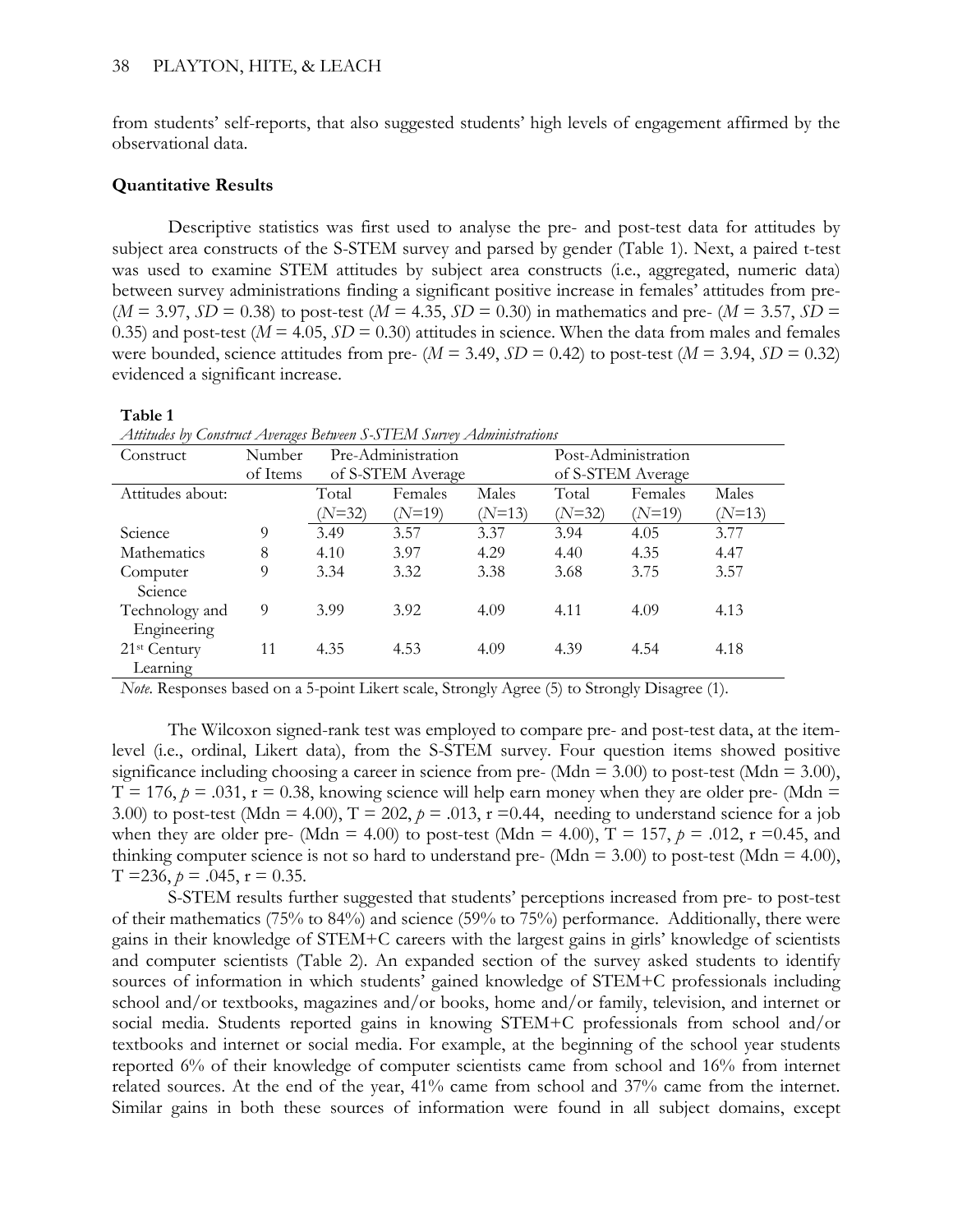mathematics. The post-test data showed only 9% of students knew of a mathematics career from school and 28% from the internet.

| Knowledge of STEM Professionals by Averages Between S-STEM Survey Administrations |                       |          |          |                        |          |          |  |
|-----------------------------------------------------------------------------------|-----------------------|----------|----------|------------------------|----------|----------|--|
| Type of STEM                                                                      | Pre-Administration of |          |          | Post-Administration of |          |          |  |
| Career                                                                            | S-STEM                |          |          | S-STEM                 |          |          |  |
|                                                                                   | Total                 | Females  | Males    | Total                  | Females  | Males    |  |
|                                                                                   | $(N=32)$              | $(N=19)$ | $(N=13)$ | $(N=32)$               | $(N=19)$ | $(N=13)$ |  |
| Scientists                                                                        | $17(53\%)$            | 9        | 8        | $26(81\%)$             | 16       | 10       |  |
| Engineers                                                                         | 21 $(66\%)$           | 9        | 12       | $26(81\%)$             | 15       | 11       |  |
| Mathematicians                                                                    | 13 $(41\%)$           |          | 6        | 16 $(50\%)$            | 11       | 5        |  |
| Technologists                                                                     | $18(56\%)$            | 10       | 8        | 25 (78%)               | 16       | 9        |  |
| Computer                                                                          | $16(50\%)$            |          | 9        | $26(81\%)$             | 16       | 10       |  |
| Scientists                                                                        |                       |          |          |                        |          |          |  |

#### **Table 2**

*Note.* Responses were a Binary choice, Yes (1) or No (0), which represents who they knew.

After each activity that was observed, the Engagement in Science self-report was given to the students. The survey data was analysed with descriptive statistics and found that the students reported very high to high levels of affective and overall engagement (i.e., affective, cognitive/behavioral) during the four data collections (Table 3). Notably, the lessons across all the classrooms were evaluated for levels of inquiry using the EQUIP tool, and results suggested that all the activities were proficient or exemplar models of inquiry-based learning.

#### **Table 3**

|  |  | Students' Self-Reports of Engagement and Affect, including Overall Averages |
|--|--|-----------------------------------------------------------------------------|
|  |  |                                                                             |

|                      | .      |           |      |            |      |
|----------------------|--------|-----------|------|------------|------|
| Activity             | N-Size | Affective | SD   | Overall    | SD   |
|                      |        | Construct |      | Engagement |      |
|                      |        | Score     |      | Score      |      |
| Data Collection I    | 31     | 1.68      | 0.76 | 1.65       | 0.85 |
| Data Collection II   | 29     | 1.45      | 0.56 | 1.49       | 0.68 |
| Data Collection IIIa | 32     | 1.26      | 0.42 | 1.38       | 0.74 |
| Data Collection IIIb | 24     | 1.24      | 0.46 | 1.36       | 0.73 |

*Note.* Responses based on a 4-point Likert Scale, YES! (1) to NO! (4).

The self-report is validated to make inferences from two sub-factors of the scale (i.e.,

affective score or a behavioral/cognitive score), but a low reliability for a

behavioral/cognitive score merited it being eliminated from the findings. The survey is also validated to make inferences regarding the overall engagement (i.e., a combination of affective, behavioral, and cognitive engagement).

#### **Qualitative Results**

The observation protocol, supplemented by researcher field notes, provided summative values on constructs related to engagement. In addition, a combination of the observation and focus group utterances were coded by the researchers for workforce readiness skills (i.e., the 4Cs) and open codes were developed and merged for further analysis. The open codes documented utterances that illustrated a transfer of knowledge/connection, personal interest and/or ability, but were primarily found in the coding of the focus group data. Workforce readiness skills were analysed by using the frequency counts of utterances coded for the 4Cs for each of the four activities. In each section, the specific skill is denoted in braces for the reader. Chi-square analyses of independence were run to examine relationships between the activities and the frequencies of observed skills. Significant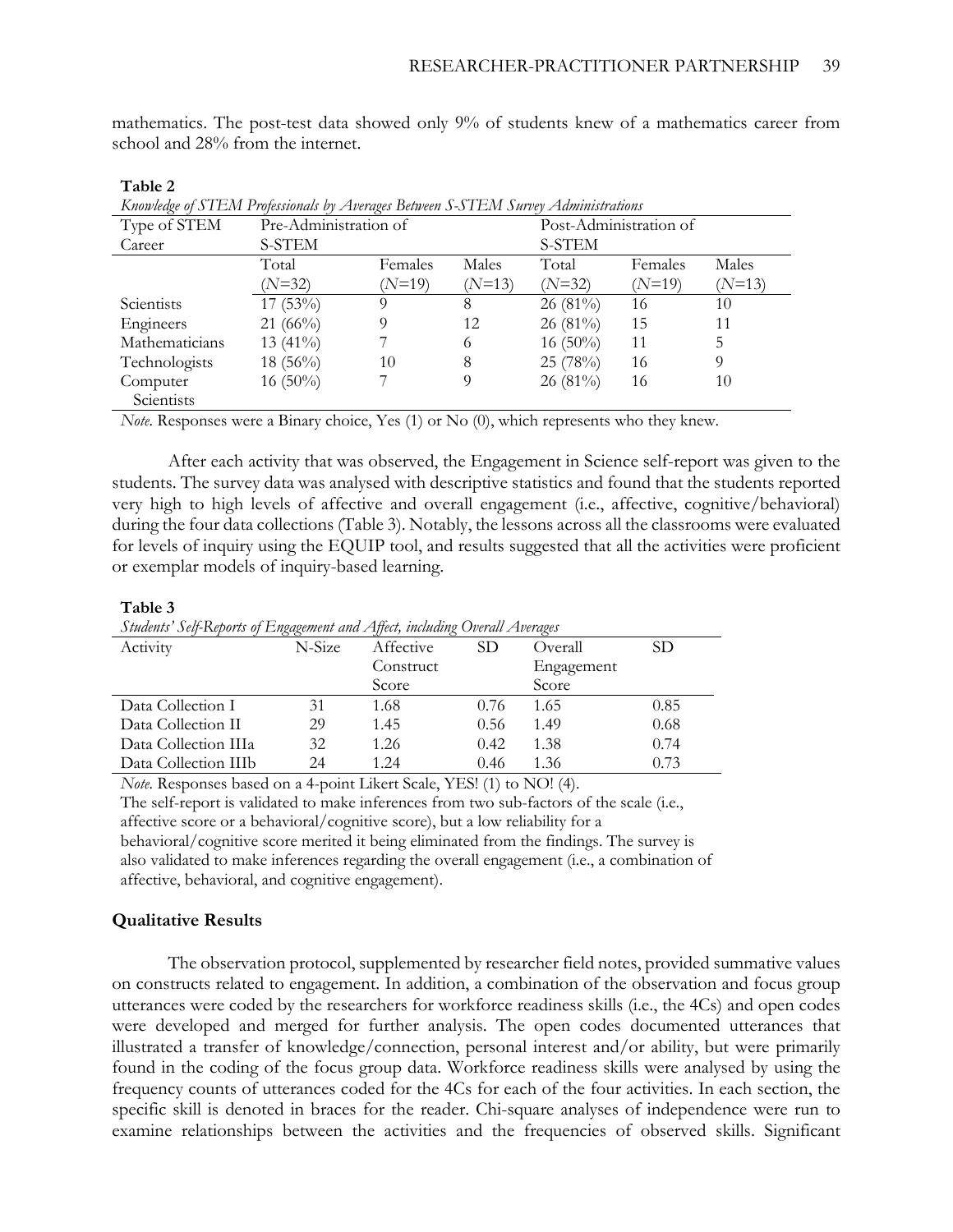differences were found,  $X^2$  (1, N=280) = 21.85,  $p = .009$ , meaning the skills were not observed consistently across the four activities. Data collection I had the most observed actions related to students observed use of the 4Cs ( $N = 88$ ), followed by IIIb ( $n = 72$ ), II ( $n = 68$ ), and IIIa ( $n = 52$ ). Data collection I had more observations of critical thinking (*n* = 41) and collaboration (*n* = 22) observed as compared to communication ( $n = 19$ ) and creativity ( $n = 6$ ). For example, Sarah [pseudonym] was observed critically thinking through collaboration with her group as, "well, then we have to start her [robot] and go through here," referring to how to plan the robot's path through the maze. Students in data collection I were tasked with ways to think critically; Jane described their skill use in the focus group as:

we were going to discuss with the group {collaboration} and then the car was going bad and now we had to like scratch, um, what we were first working on. We're working on, we have to sketch it because we have to go across the road and not under it {critical thinking}.

Data collection II, had more observations of critical thinking (*n* = 29) and communication (*n*   $(2, 2)$ , while collaboration ( $n = 11$ ) and creativity ( $n = 5$ ) were less observed. Lee was determining the type of circuit by thinking aloud in his group {communication} that it was "parallel because if we take a light out (takes light out) {critical thinking}, it still works!" In this activity communication was key, Julie admitted in the focus group when communication broke down, "…it was hard working with somebody that was trying to kind of do it all…I tried to add designs, but she, um, just covered them with playdough." Data collection IIIa, had more observations of collaboration (*n* = 19) and critical thinking ( $n = 13$ ) and less of communication ( $n = 11$ ) and creativity ( $n = 9$ ). Students actively collaborated in the co-construction process, Sean exclaimed, "we are making the guppy's home, it's a coral reef!" This sentiment was amplified by Carol in the focus group when they said, "Yeah, we all worked in the group to make the character. We all figured out things together {critical thinking} and we didn't leave anybody out {collaboration}." Data collection IIIb, had more observations of critical thinking ( $n = 26$ ) and communication ( $n = 22$ ) and similar observations of collaboration ( $n = 11$ ) and creativity  $(n = 13)$ . Interestingly, by this final data collection point, students were more able to communicate their ideas and identify problems productively. Joyce during the activity identified that, "we need to add the seaweed," and Heather raised their concerns in stating, "that's not white, it's orange." Improved communication provided avenues for troubleshooting, as Morgan shared in the focus group, "when we figured out Cactus Boy could not be our main character and go back and make it snake and re-plan {critical thinking}." Altogether, reports of critical thinking were most observed  $(n = 109)$ , followed by communication  $(n = 75)$ , collaboration  $(n = 63)$  and creativity  $(n = 33)$ .

#### **Case Analysis and Discussion**

Overall, the study aimed to understand how integrated STEM+C lessons, developed through a RPP, could augment fourth grade students' attitudes and interests towards STEM+C. Case results suggest significant positive gains in interests and attitudes in science for all students, with the greatest (significant) benefit for girls in both science and mathematics. This finding supports a study by Grover et al. (2014) who found students' experiences in CS helped them to not only understand CS, but also develop their appreciation for its applicability across disciplinary domains. Findings also support existing research that suggests integrative STEM learning experiences can positively support students' attitudes (Toma & Greca, 2017; Tran, 2018) and interests (Lamb et al., 2015) in specific areas within STEM.

Further, students reported improved perceptions of their abilities to perform in science and mathematics. Focus group data suggested that students often equated their personal ability for math to their high performance in mathematics, however, when it came to engineering or CS, their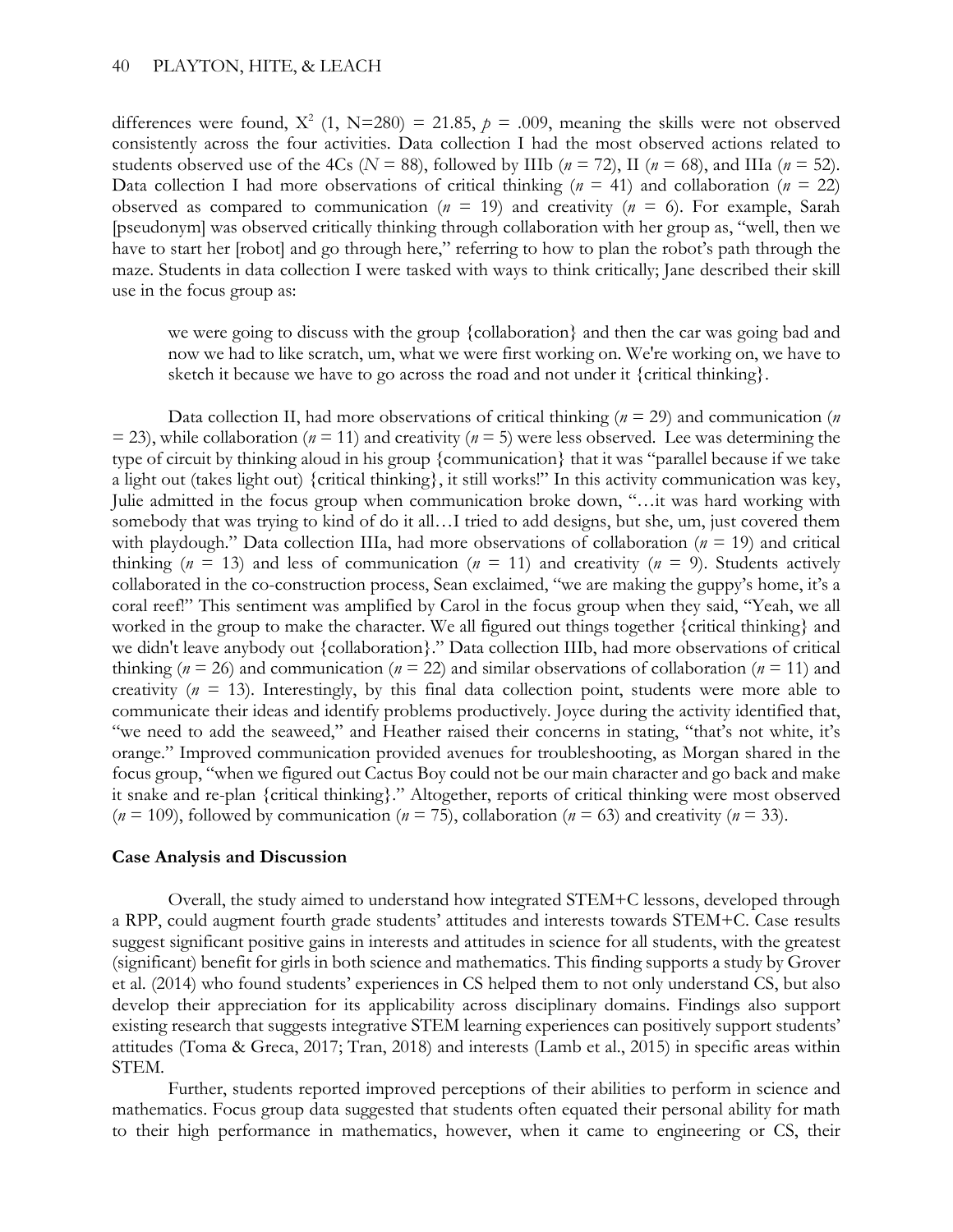perceptions relied more heavily on personal interests than innate ability (see Figure 2). Comments pertaining to the other subject areas were similar, meaning students balanced perceptions of their abilities in the subject with their interest in the subject. These findings extend current thinking to how students' evaluations through formal assessment (e.g., grades) become conceptualized by students as the ability to learning facts and formulas, as opposed to their perceptions of inherent ability (Haimovitz & Dweck, 2017). This study indicates this ability-interest negotiation occurs at very young ages and is important considering perceptions of ability helps to forge one's personal interest (in science). Further, these findings support the need for educators to endorse a deeper learning process within science as well as other subject areas.

# **Figure 2**



*Example Comments from Students on Interests and Attitudes in STEM subjects During Focus Groups*

Much of the S-STEM data for STEM career aspirations had a ceiling effect from pre- to postadministrations; however, student awareness increased in the different STEM-based careers. The greatest increase was in knowledge of professionals in STEM+C careers, especially for sampled girls. Meaning, knowledge of professionals in CS doubled from pre- to post-intervention for girls in every career except mathematics. Students reported they garnered their STEM career knowledge largely through school and/or textbooks and the internet or social media, suggesting the students were 'seeing' more STEM career experts both in- and out-of-school. Greater exposure to STEM careers affirms related research that also found career knowledge growth among middle-grades students when watching STEM career videos (Kier et al., 2014). Findings suggest such experiences to generate career awareness are beneficial for elementary learners, too.

 Workforce ready skills, categorized by the 4Cs, were observed throughout the intervention, but were not equally among the four activities. Communication and collaboration were most evidenced with creativity as the lowest observed construct across all of the activities. First, there were over 30 more observed actions between data collection I and IIIa. Data collection I, a challenge that involved using probeware to measure friction in conjunction with learning a new tool to code and help simulate the outcomes of a designed prototype had the greatest number of observations that included critical thinking and collaboration, suggesting these skills were used more frequently to complete the inquiry-based learning experience that incorporated many new learning experiences merging together into one learning experience. Data collection II, a paired student activity where students got to create their own object out of conductive playdough, had more observations of critical thinking and communication than expected, suggesting that decreasing the number of students to collaborate can increase the communication in the group to problem-solve. These specific findings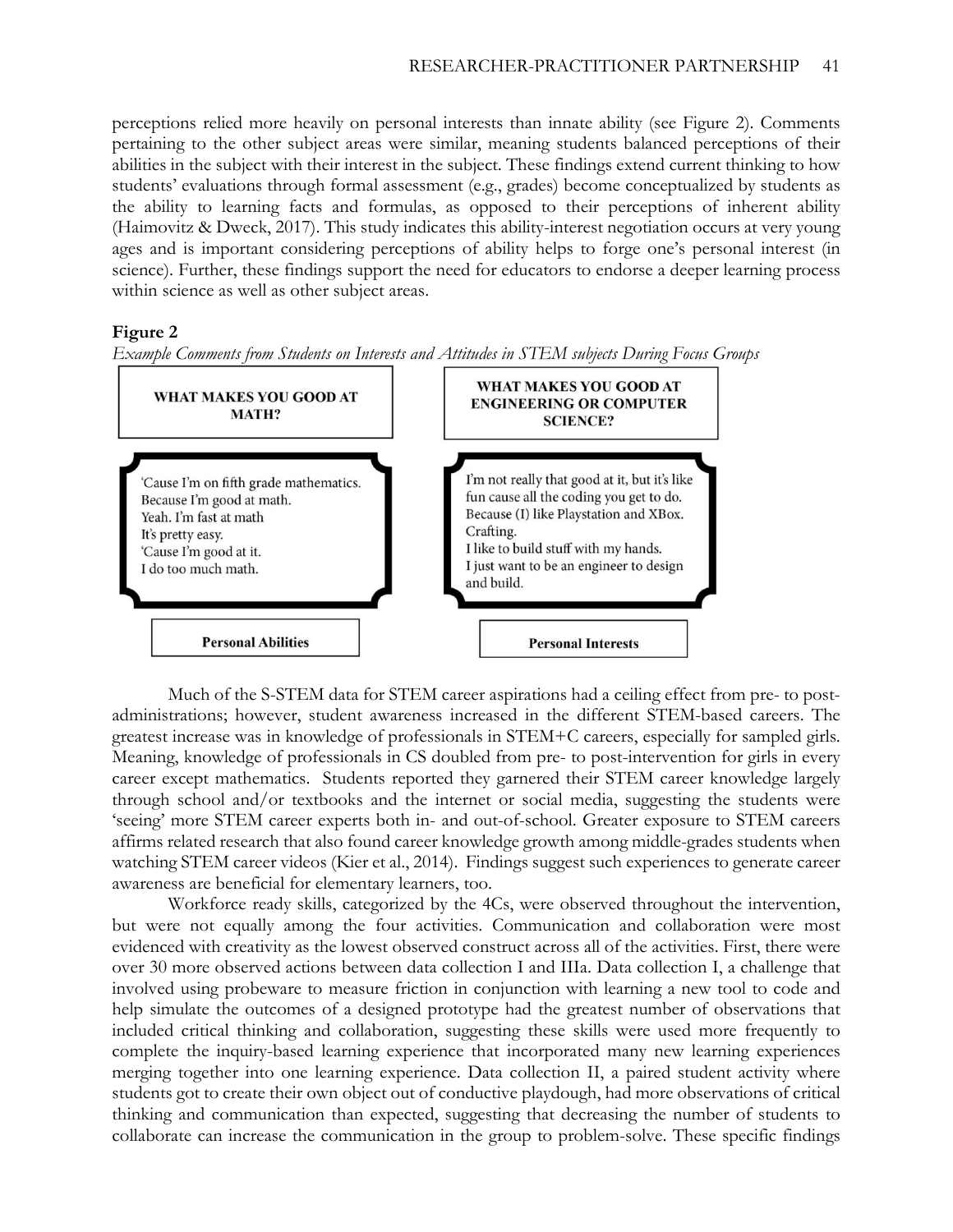affirm current research that shows workforce readiness skills can be supported through inquiry-based learning activities (Tran, 2018). Further, findings suggest consideration of cooperative groupings of students (e.g., size) is vital to maximize use of those skills.

Data collection IIIa and IIIb also had interesting results, as they varied in observations across the 4Cs although the students were engaged in the same learning project. In the third learning unit of the intervention, students researched and developed a plan to create a video game to illustrate an animal's ecosystem. In both data collections for their project, students were actively building their video games through the use of manipulatives to create their main character and the interactions the organism had with its ecosystem through adding assets and animations to their game scenes to include items like sources of food, shelter, and water. However, data collection IIIa observations suggested collaboration was observed the most and for data collection IIIb, critical thinking was observed the most, which may have to do with the idea that while the students were actively iterating their video game designs, more troubleshooting (e.g., debugging program glitches) occurred to make the products play better for the audience as time progressed in the project.

Creativity lacked the most in overall observed occurrences across all of the learning activities. While all of the activities provided constraints, they also provided student choice in how they wanted to creatively illustrate their learning outcomes. For instance, data collection II had the least number of occurrences observed and coded for creativity, yet the activity gave students the least amount of constraints to create a product. Data collection IIIa and IIIb had the most occurrences of creativity, suggesting the activity fostered an environment for the students to be creative, but the overall lower frequency of observed creativity across all the learning experiences suggest that it was harder to observe (Katz-Buonincontro & Anderson, 2018). Regardless, this suggests teachers should leverage explicit avenues for students to engage in creativity activities, so they can be used, grown, and observed.

 In regard to engagement, throughout the intervention students reported high to very high levels of engagement in their self-reporting and focus group data (see Table 3). The affective engagement and overall engagement gradually increased with every activity observed, including the last two activities which had the same learning objectives, but took a longer period of time to implement. Fewer observations initially may be attributed to the inexperience of sampled students with small group, inquiry-based learning, which grew over time. As the intervention progressed, students began to engage more in the activities as they got accustomed to active participation, extending current research suggesting that inquiry-based learning activities need to also be engaging to positively support STEM learning opportunities (DeJarnette, 2012; Finn & Zimmer, 2012; Trowler, 2010). This indicates that younger students will need scaffolding for STEM+C activities that task them with employing 4C-based skills.

#### **Conclusion**

Results suggest among the 34 underrepresented, rural fourth students that had participated in the three RPP designed inquiry-based learning modules integrating STEM+C, sampled students' interests, attitudes and workforce readiness skills (within the 4Cs) had improved. The intervention also proved to be positively engaging to students. One of the largest impacts appear to be how the students were able to connect their context of learning and relate it to STEM career opportunities. While this study provides an opportunity to examine an intervention over a year-long period, it still leaves a gap in the number of longitudinal studies that measure student engagement (Reschly & Christenson, 2012). Further research needs to be designed to measure changes in students' interests and attitudes in STEM+C and STEM+C careers from elementary to secondary education, where students begin to choose courses for their career pathways, after participating in STEM+C interventions.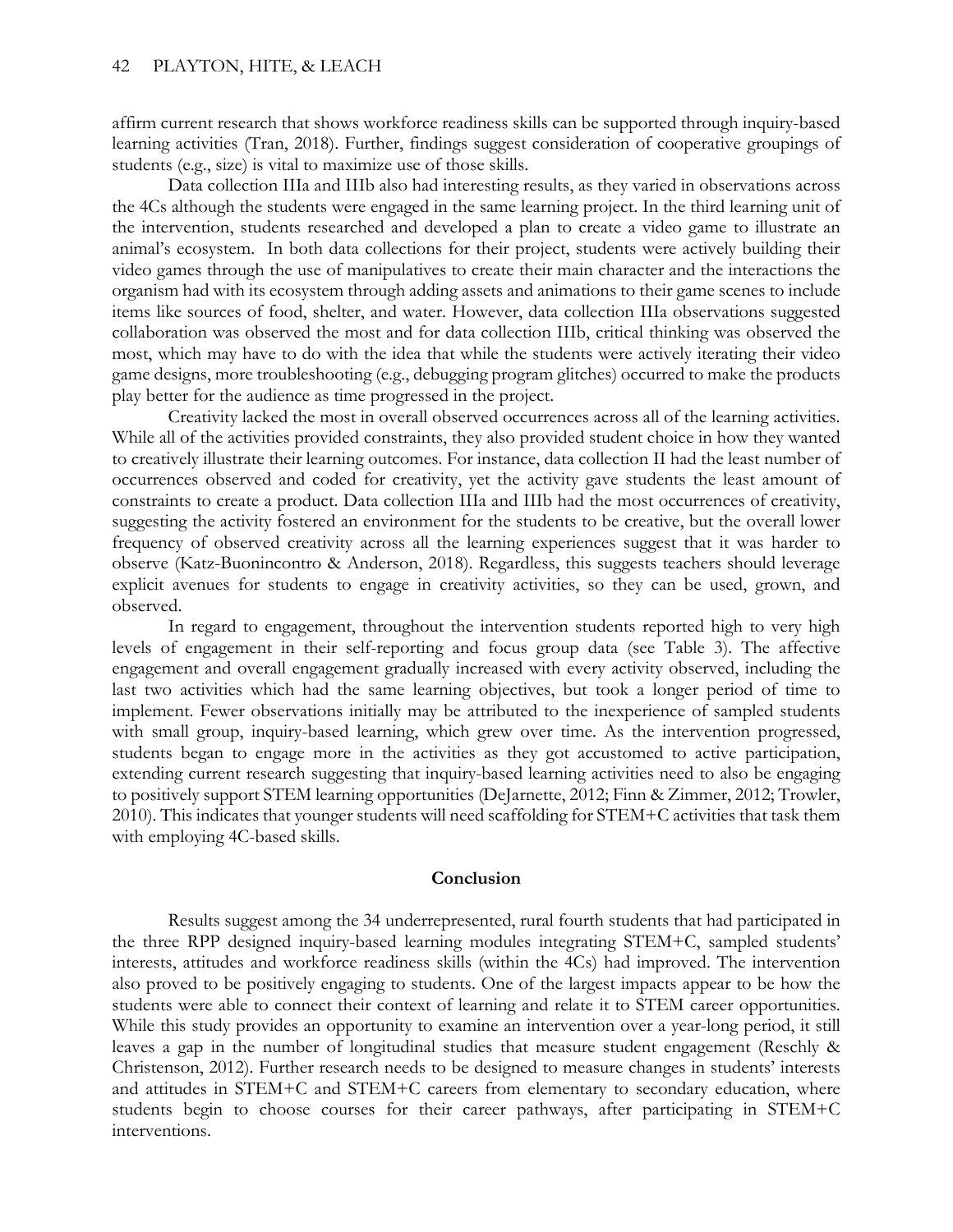*The authors received no financial support for the research, authorship, and/or publication of this manuscript.*

**Stephanie D. C. Playton** [\(playtonsd@longwood.edu\)](mailto:playtonsd@longwood.edu) is a STEM Learning Specialist at the College of Education, Heath, and Human Services at Longwood University in Farmville, Virginia. Her current role supports STEM education for PK-12 students and teachers in under-served, rural schools. Current research interests include integrated STEM, STEM awareness and interest, and computational thinking. She is also a PhD candidate with Texas Tech University in Lubbock, Texas.

**Rebecca Hite** (rebecca.hite (a) tu.edu) is an assistant professor of STEM education in the Department of Curriculum and Instruction at Texas Tech University, in Lubbock Texas. Her research foci explore cognitive and non-cognitive affordances of emergent technologies in K-12 STEM instruction, focusing on under-presented and under-served groups in STEM.

**Paula K. Leach** [\(leachpk@longwood.edu\)](mailto:leachpk@longwood.edu) is the director of the Institute for Teaching through Technology and Innovation Practices at Longwood University in Farmville, VA: an organization focused on PK-12 outreach to rural school districts in the south central part of Virginia. She has been an educator for over 25 years and enjoys working with teachers to introduce them to technologies and strategies that provide engaging opportunities for students. She received her undergraduate degree from Slippery Rock University in Slippery Rock, PA and graduate degrees from Virginia Commonwealth University in Richmond, VA.

## **References**

- 2018 State of Computer Science Education. (2018). *2018 State of Computer Science Education.* [https://code.org/files/2018\\_state\\_of\\_cs.pdf](https://code.org/files/2018_state_of_cs.pdf)
- Activation Lab. (2016). *Measures Technical Brief: Engagement in Science Learning Activities, version 3.2*. [http://activationlab.org/wp-content/uploads/2018/03/Engagement-Report-3.2-](http://activationlab.org/wp-content/uploads/2018/03/Engagement-Report-3.2-20160803.pdf) [20160803.pdf](http://activationlab.org/wp-content/uploads/2018/03/Engagement-Report-3.2-20160803.pdf)
- Activation Lab. (2018). *The Activation lab evaluation toolkit.* <http://activationlab.org/toolkit/#UsingYourResources>
- Ainley, M. (2012). Students' interest and engagement in classroom activities. In S. L. Christenson, C. Wylie, & A. L. Reschly (Eds.), *Handbook of Research on Student Engagement* (pp. 283–302). New York, NY: Springer Science.
- Ball, C., Huang, K. T., Cotten, S. R., & Rikard, R. V. (2017). Pressurizing the STEM pipeline: An expectancy-value theory analysis of youths' STEM attitudes. *Journal of Science Education and Technology*, *26*(4), 372–382.
- Baker, R. (2003). Promoting a research agenda in education within and beyond policy and practice. *Educational Research for Policy and Practice*, *2*(3), 171–182.
- Barzanji, T. (2013). *Growing the STEM: Encouraging Interest in STEM subjects among low socio-economic Australian secondary students*. Cambridge, MA: Harvard Kennedy School.
- Biriescu, S., & Babaita, C. (2014). Rural education, an important factor of regional development in the context of local government strategies. *Procedia - Social and Behavioral Sciences*, 77–86. <https://doi.org/10.1016/j.sbspro.2014.02.462>
- Bureau of Labor Statistics, U.S. Department of Labor. (n.d.). Occupational Employment Statistics. <https://www.bls.gov/oes/topics.htm>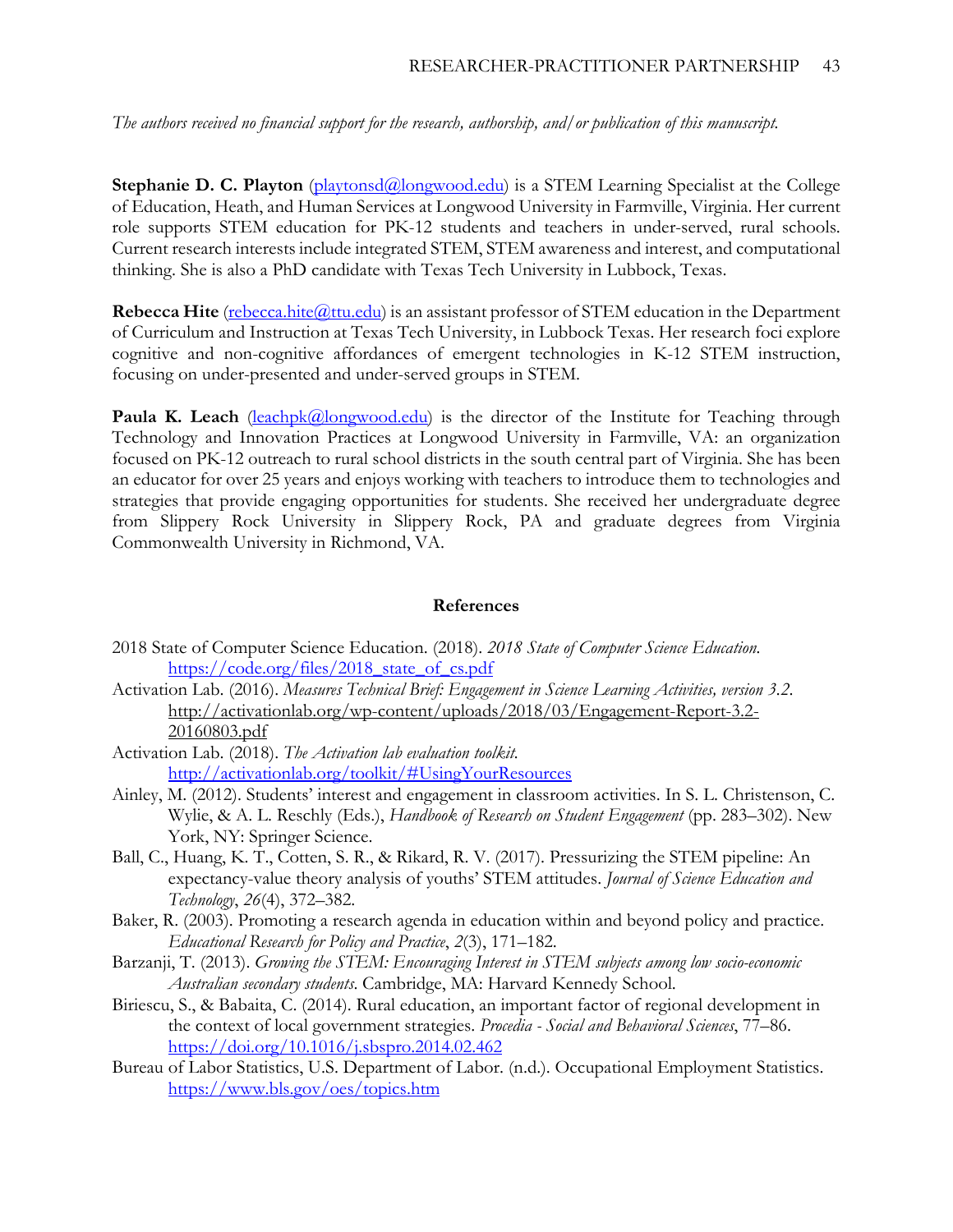- Carlone, H. B., Haun-Frank, J., & Webb, A. (2011). Assessing equity beyond knowledge- and skillsbased outcomes: A comparative ethnography of two fourth-grade reform-based science classrooms. *Journal of Research in Science Teaching*, *48*(5), 459–485.
- Chambers, C. T., & Johnston, C. (2002). Developmental differences in children's use of rating scales. *Journal of Pediatric Psychology*, *27*(1), 27–36.
- Christensen, R., Knezek, G., & Tyler-Wood, T. (2015). Alignment of hands-on STEM engagement activities with positive STEM dispositions in secondary school students. *Journal of Science Education and Technology*, *24*(6), 898-909.
- Christenson, S. L., Wylie, C., & Reschly, A. L. (Eds.). (2012). *Handbook of research on student engagement*. Springer Science.
- Code.org Advocacy Coalition. (2018). *2018 Computer science education: Policy and implementation*. [https://advocacy.code.org/2018\\_state\\_of\\_cs.pdf](https://advocacy.code.org/2018_state_of_cs.pdf)
- DeJarnette, N. K. (2012). America's children: Providing early exposure to STEM (science, technology, engineering and math) initiatives. *Education*, *133*(1), 77–84.
- Dorph, R., Bathgate, M. E., Schunn, C. D., & Cannady, M. A. (2018). When I grow up: the relationship of science learning activation to STEM career preferences. *International Journal of Science Education, 40*(9), 1034-1057.
- Dunleavy, J., & Milton, P. (2009). *What did you do in school today? Exploring the concept of student engagement and its implications for teaching and learning in Canada*. Canadian Education Association.
- Eccles, J. & Wang, M. (2012). So what is student engagement anyway? In S. L. Christenson, C. Wylie, & A. L. Reschly (Eds.), *Handbook of research on student engagement* (pp. 133–148). Springer Science.
- Ehren, B. J., & Murza, K. (2010). The urgent need to address workforce readiness in adolescent literacy intervention. *Perspectives on Language Learning and Education*, *17*(3), 93-99.
- Field, A. (2013). *Discovering statistics using IBM SPSS statistics* (4th ed.). Sage Publications.
- Finn, J.D. & Zimmer, K.S. (2012). *Student engagement: What is it? Why does it matter?* In S.L. Christenson, A.L, Reschley, & C. Wyle (Eds.), *Handbook of research on student engagement* (p. 97-131). Spring Science + Media.
- Fredricks, J. A. & McColskey, W. (2012). The measurement of student engagement: A comparative analysis of various methods and student self-report instruments. In S. L. Christenson, C. Wylie, & A. L. Reschly (Eds.), *Handbook of research on student engagement* (pp. 763–782). New York, NY: Springer Science.
- Frenzel, A. C., Goetz, T., Pekrun, R., & Watt, H. M. G. (2010). Development of mathematics interest in adolescence: Influences of gender, family, and school context. *Journal of Research on Adolescence*, *20*(2), 507–537.
- Friday Institute for Educational Innovation. (2012)*. Student Attitudes toward STEM Survey – Upper Elementary School Students,* Author.
- George, R. (2000). Measuring change in students' attitudes toward science over time: An application of latent variable growth modeling. *Journal of science Education and Technology*, *9*(3), 213-225.
- Grover, S., Pea, R., & Cooper, S. (2014, March). Remedying misperceptions of computer science among middle school students. In *Proceedings of the 45th ACM technical symposium on Computer science education* (pp. 343-348).
- Guzey, S. S., Moore, T. J., Harwell, M., & Moreno, M. (2016). STEM integration in middle school life science: Student learning and attitudes. *Journal of Science Education and Technology*, *25*(4), 550–560.
- Haddock, G., & Maio, G. R. (Eds.). (2004). *Contemporary perspectives on the psychology of attitudes : An introduction and overview*. [https://ebookcentral.proquest.com](https://ebookcentral.proquest.com/)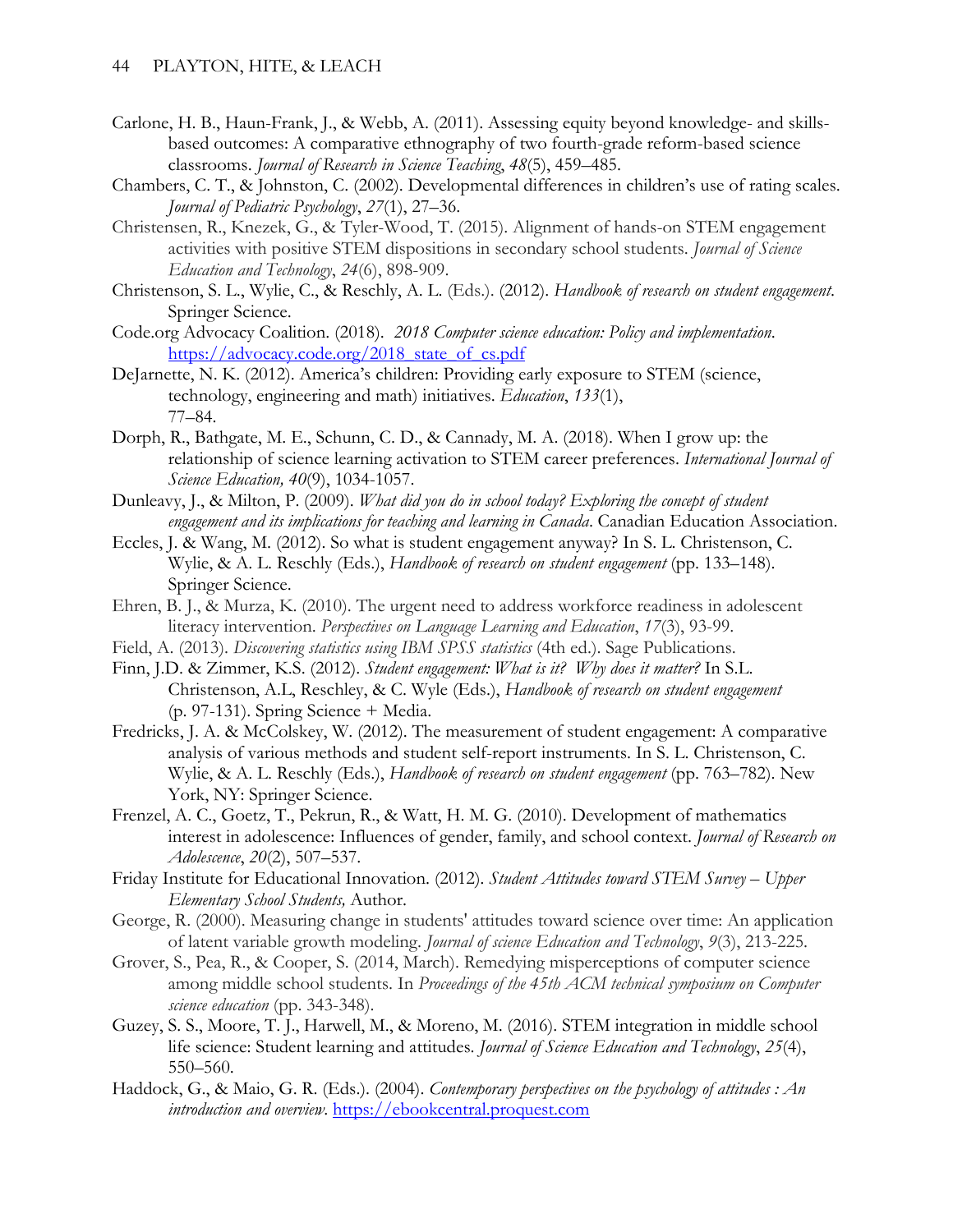- Haimovitz, K., & Dweck, C. S. (2017). The origins of children's growth and fixed mindsets: New research and a new proposal. *Child Development, 88*(6), 1849–1859.
- Heil, D., Pearson, G., & Burger, S. (2013, June 23-26). *Understanding integrated STEM education: Report on a national study*. Paper presented at *ASEE Annual Conference*. Atlanta, GA.
- Henderson-Rosser, A., & Sauers, N. J. (2017). Analyzing the effects of one-to-one learning on inquiry-based instruction. *Computers in the Schools*, *34*(1–2), 107–123.
- Hite, R., & McIntosh, A. (2020). The Affordances of 3D Mixed Reality in Cultivating Secondary Students' Non-cognitive Skill Use and Development in the Engineering Design Process. In R. Zheng (Ed.), *Cognitive and affective perspectives on immersive technology in education* (2nd ed., pp. 171-194). Hershey, PA: IGI Global. [DOI: 10.4018/978-1-7998-3250-8.ch009](https://nam04.safelinks.protection.outlook.com/?url=https%3A%2F%2Fwww.igi-global.com%2Fchapter%2Fthe-affordances-of-3d-mixed-reality-in-cultivating-secondary-students-non-cognitive-skills-use-and-development-in-the-engineering-design-process%2F253695&data=04%7C01%7CStephanie.Playton%40ttu.edu%7C58b0097c82f64293f7a408d8eae049e8%7C178a51bf8b2049ffb65556245d5c173c%7C0%7C0%7C637517596316569069%7CUnknown%7CTWFpbGZsb3d8eyJWIjoiMC4wLjAwMDAiLCJQIjoiV2luMzIiLCJBTiI6Ik1haWwiLCJXVCI6Mn0%3D%7C1000&sdata=hcNgJHPunuByffYLt%2FiSWTJJatE%2BoSDILnQ%2Fbh6b76U%3D&reserved=0)
- Hyett, N., Kenny, A., & Dickson-Swift, V. (2014). Methodology or method? A critical review of qualitative case study reports. *International Journal of Qualitative Studies on Health and Well-Being*, *9*(23606), 1-12.
- Johnson, J., & Strange, M. (2007). *Why rural matters 2007: The realities of rural education growth*. *Rural School and Community Trust*.<http://eric.ed.gov/?id=ED498859>
- Katz-Buonincontro, J., & Anderson, R. C. (2018). How do we get from good to great? The need for better observation studies of creativity in education. *Frontiers in Psychology*, *9*(NOV), 1–5.
- Kier, M. W., Blanchard, M. R., Osborne, J. W., & Albert, J. L. (2014). The development of the STEM career interest survey (STEM-CIS). *Research in Science Education*, *44*(3), 461-481.
- Kotok, S., & Kryst, E. L. (2017). Digital technology: A double-edged sword for a school principal in rural Pennsylvania. *Journal of Cases in Educational Leadership*, *20*(4), 3–16.
- Kurz, M. E., Yoder, S. E., & Zu, L. (2015). Effects of exposure on attitudes towards STEM interests. *Education*, *136*(2), 229–241.
- Lam, S., Wong, B., Yang, H., & Liu, Y. (2012). Understanding student engagement with a contextual model. In S. L. Christenson, C. Wylie, & A. L. Reschly (Eds.), *Handbook of research on student engagement* (pp. 403–420). Springer Science.
- Lamb, R., Akmal, T., & Petrie, K. (2015). Development of a cognition-priming model describing learning in a STEM classroom. *Journal of Research in Science Teaching*, *52*(3), 410–437.
- Leibham, M. B., Alexander, J. M., & Johnson, K. E. (2013). Science interests in preschool boys and girls: Relations to later self‐concept and science achievement. *Science Education*, *97*(4), 574-593.
- LeMahieu, P. G., Nordstrum, L. E., & Potvin, A. S. (2017). Design-based implementation research. *Quality Assurance in Education*, *25*(1), 26–42.
- Li, Q., Moorman, L., & Dyjur, P. (2010). Inquiry-based learning and e-mentoring via videoconference: A study of mathematics and science learning of Canadian rural students. *Educational Technology Research and Development*, *58*(6), 729–753. <https://doi.org/10.1007/s11423-010-9156-3>
- littleBits. (2018). *Early exposure to STEM and its impact on the future of work* [White Paper]. <https://e.littlebits.com/download-early-exposure-stem>
- Marshall, J. C., Smart, J., & Horton, R. M. (2009). The design and validation of EQUIP: An instrument to assess inquiry-based instruction. *International Journal of Science and Mathematics Education*, *8*(2), 299–321.
- Michael, W. B., & Wright, C. R. (1989). Psychometric issues in the assessment of creativity. In J. A. Glober, R. R. Ronning, & C. R. Reynolds (Eds.), *Handbook of creativity* (pp. 33-52). Springer.
- Monk, D. H. (2007). Recruiting and retaining high-quality teachers in rural areas. *The Future of Children*, *17*(1), 155–174.